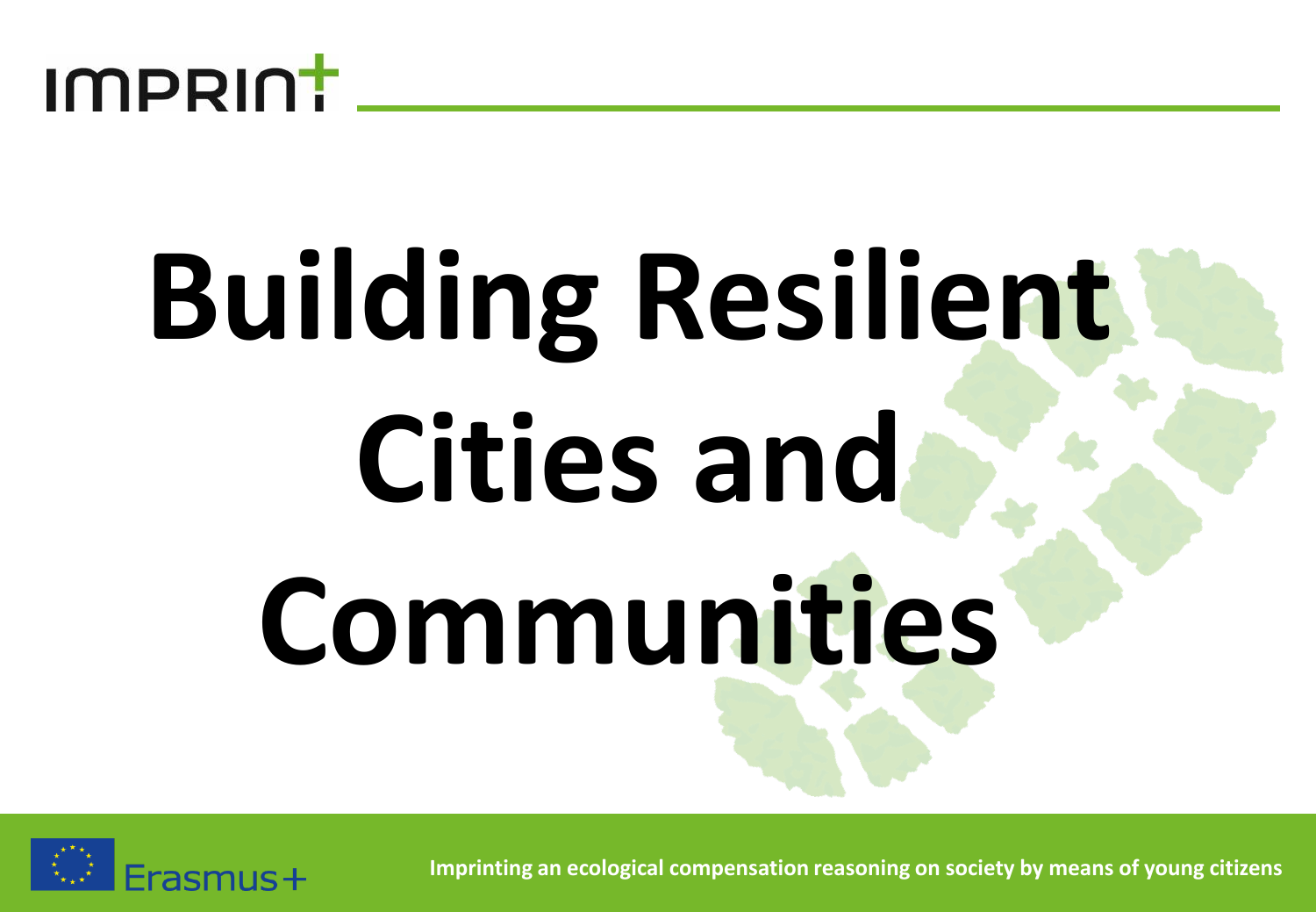

# **Plant More Trees To Improve Air Quality and Capture Carbon**

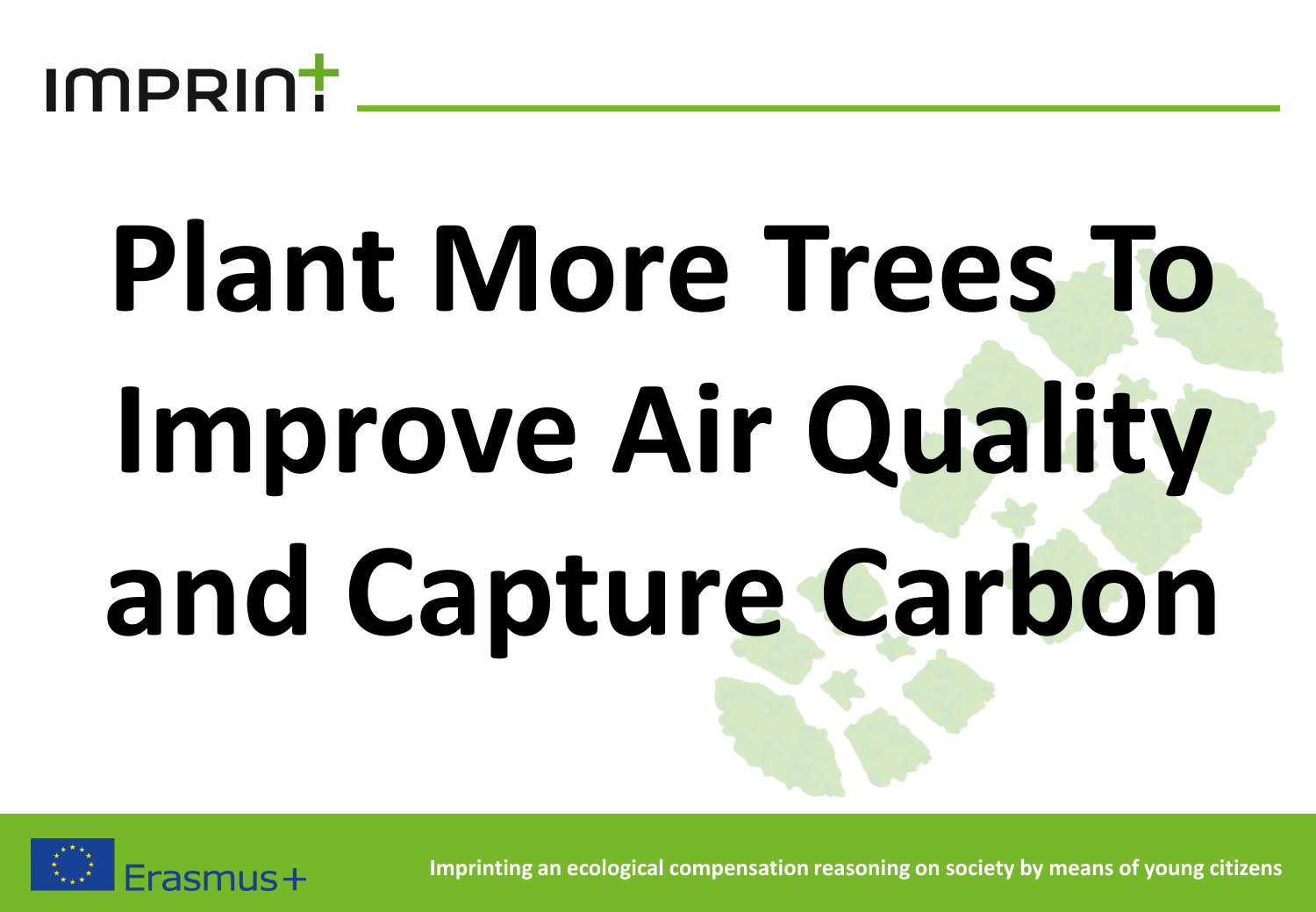

#### **Diverting Waste from Landfill**

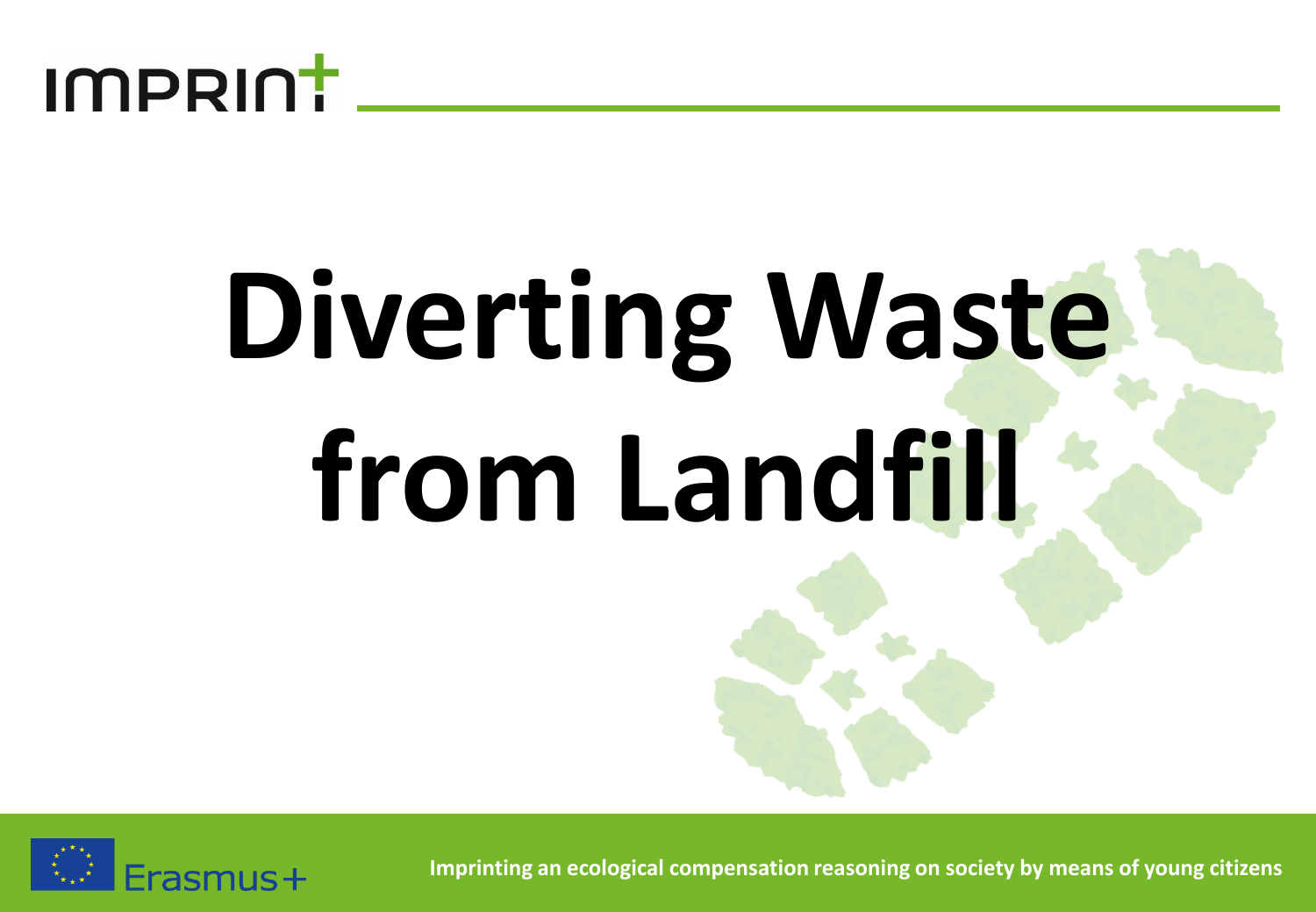

# **Designing Products That Are Zero Waste**

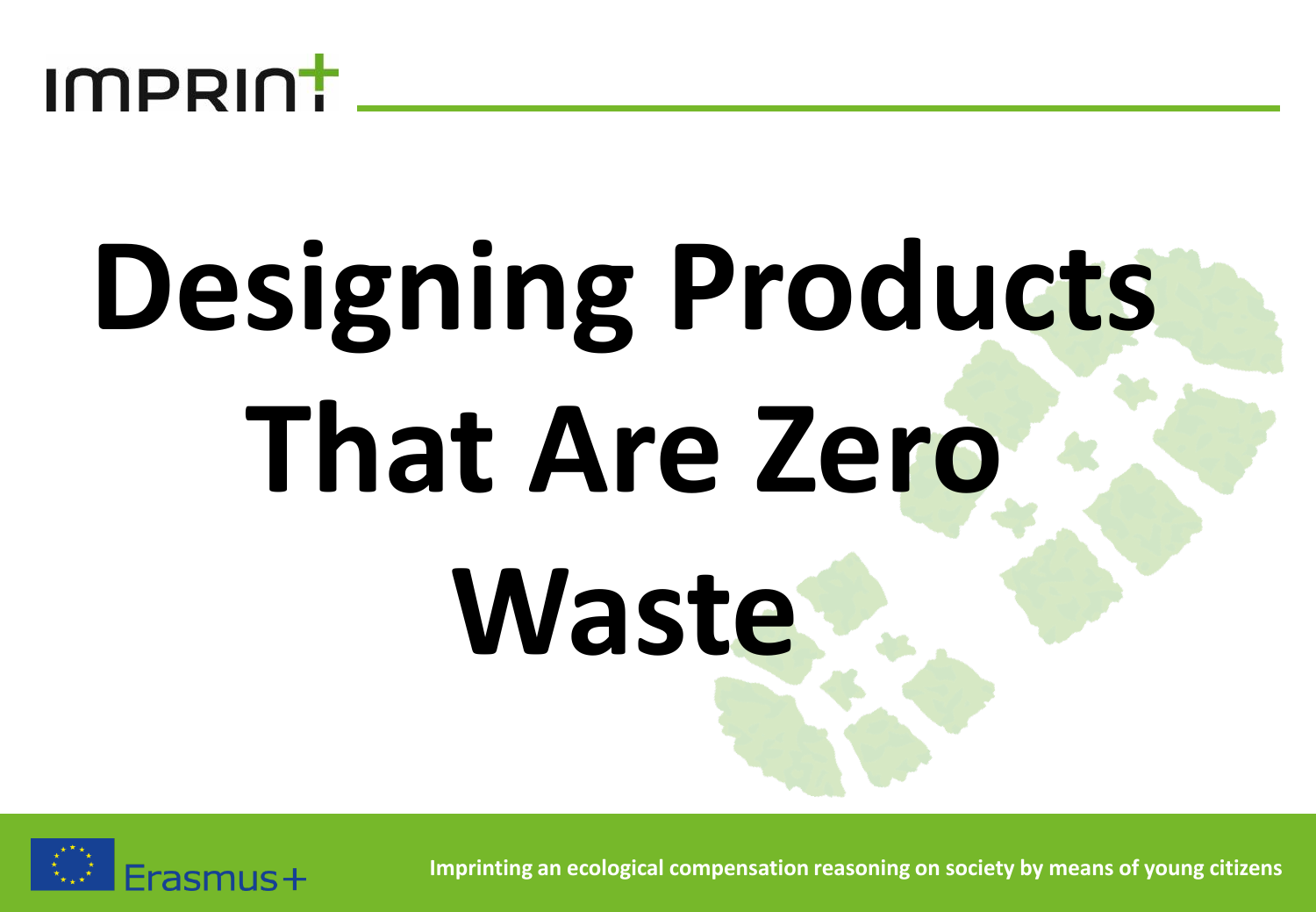

#### **Creating A Better Healthcare System That is More Efficient, Fairer and Has Less Waste**

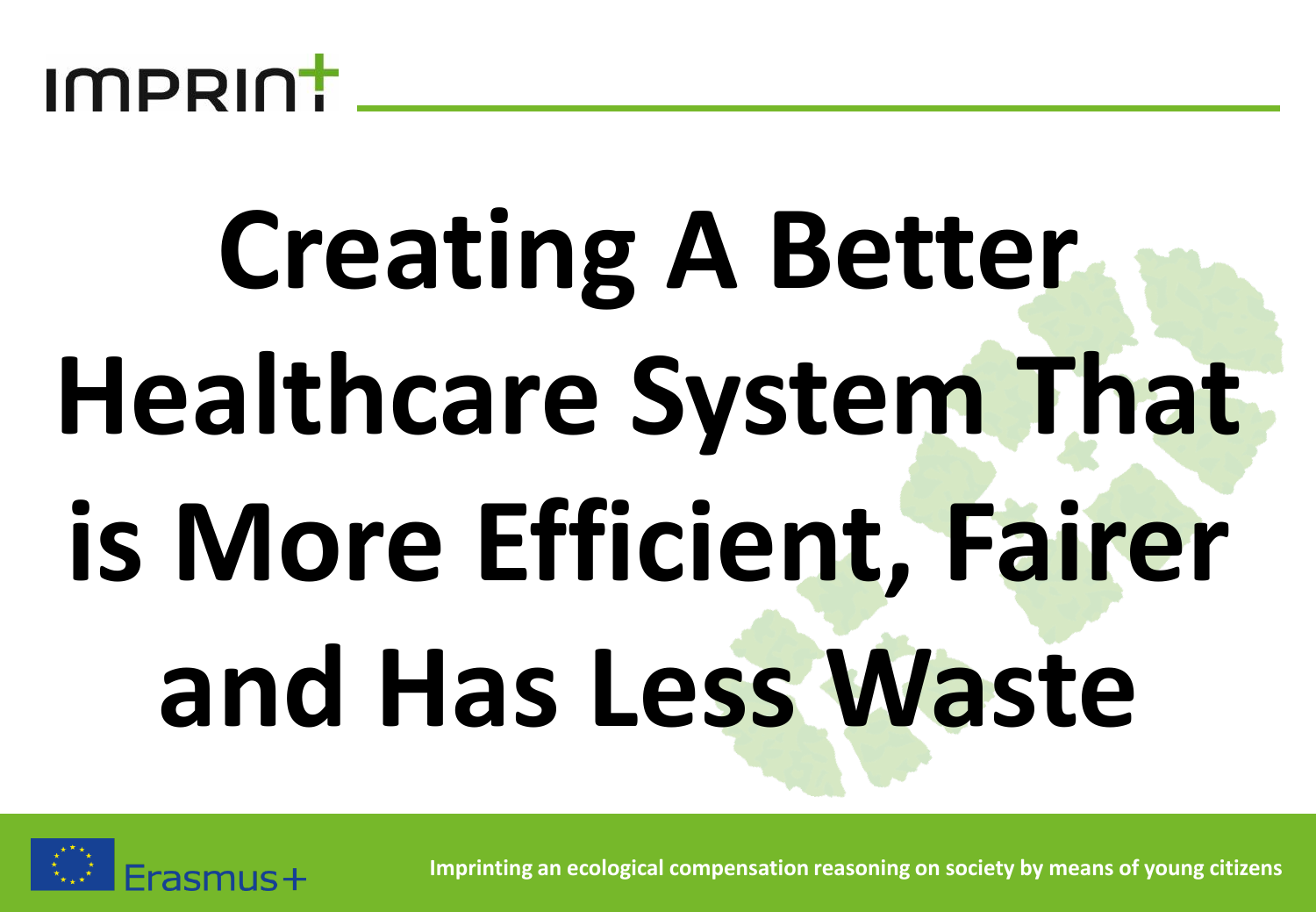

## **Creating a Clean Water Supply**

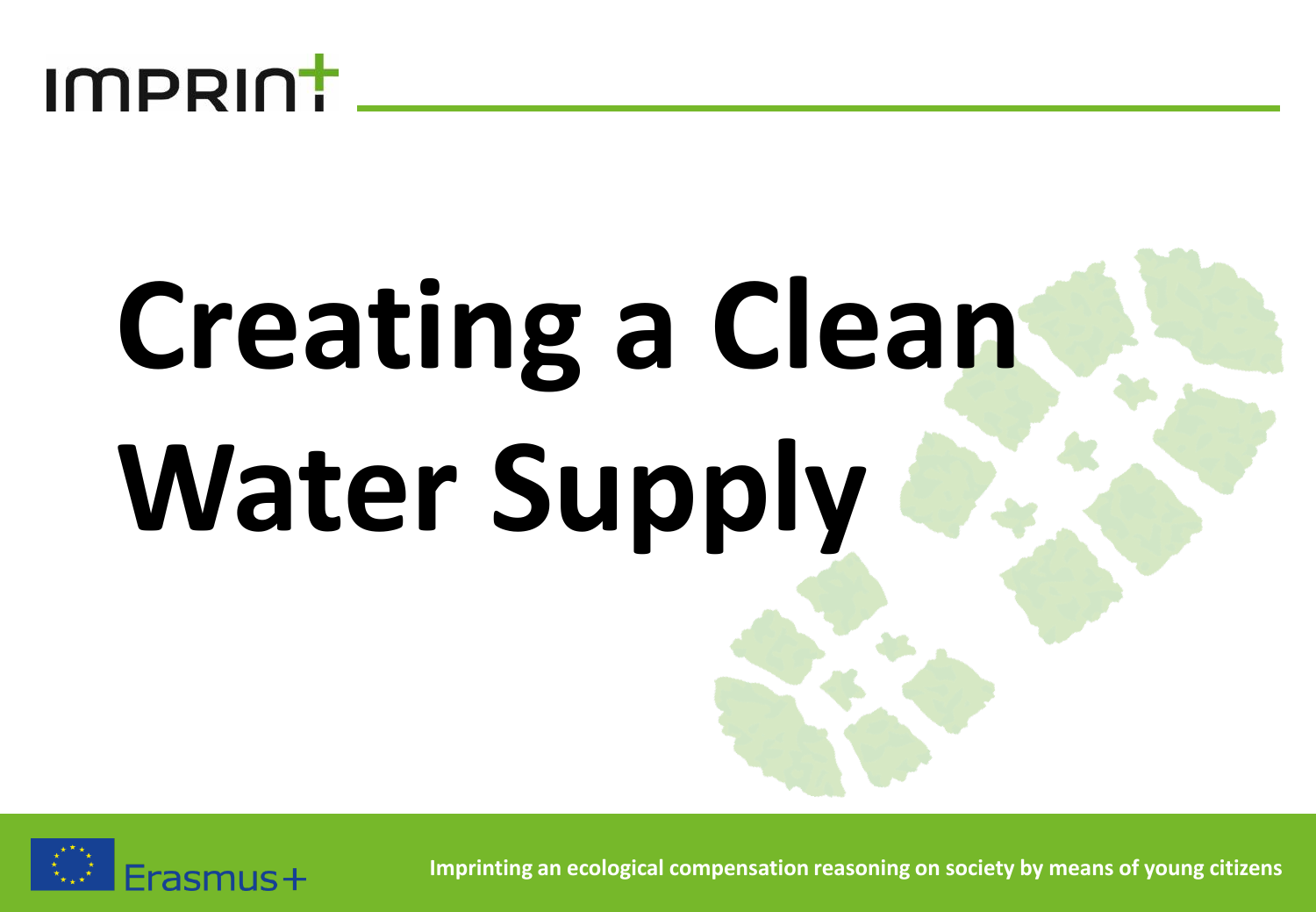

### **Designing Flood Resistant Houses and Communities**

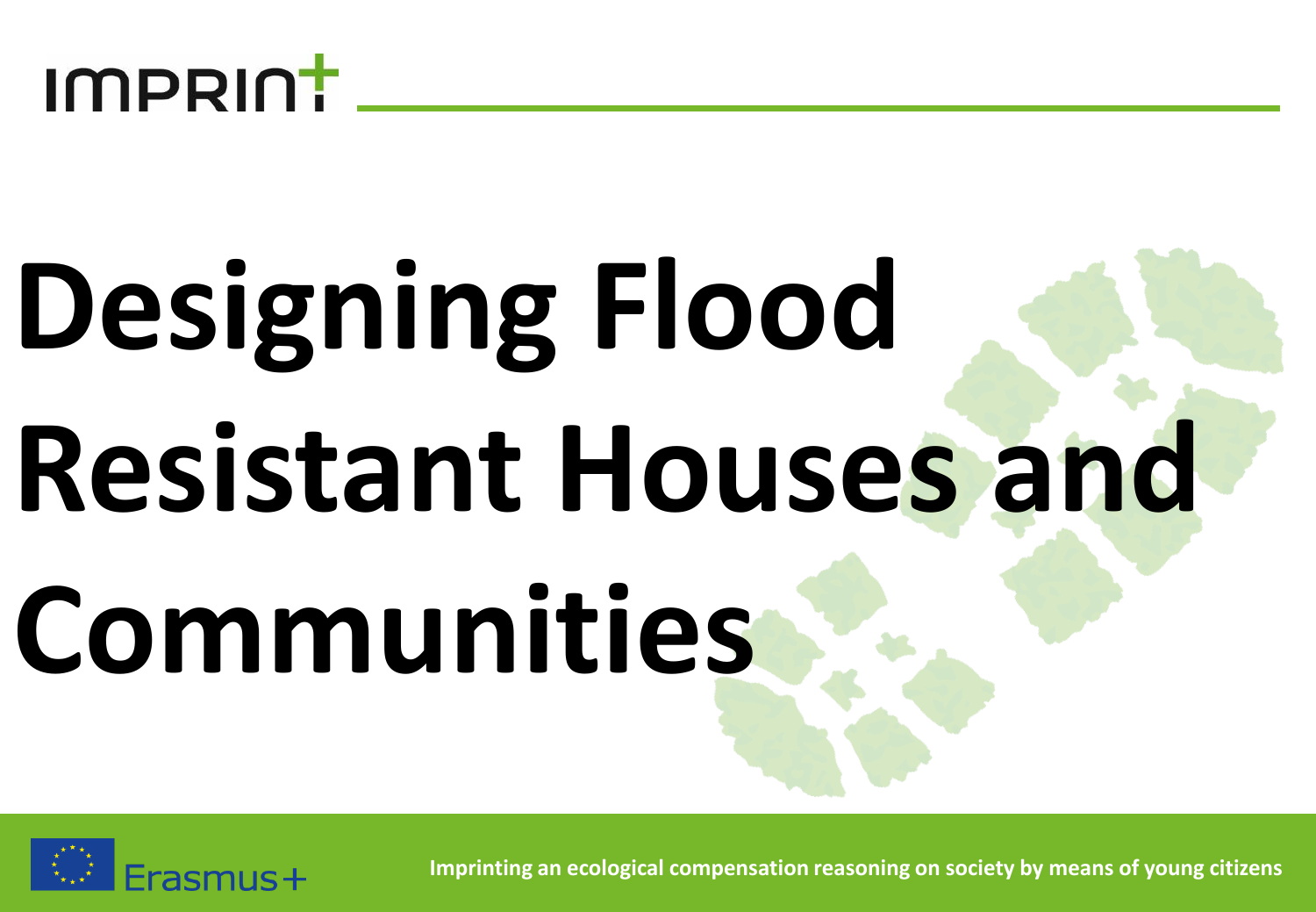

### **Designing a Zero Waste Economy**

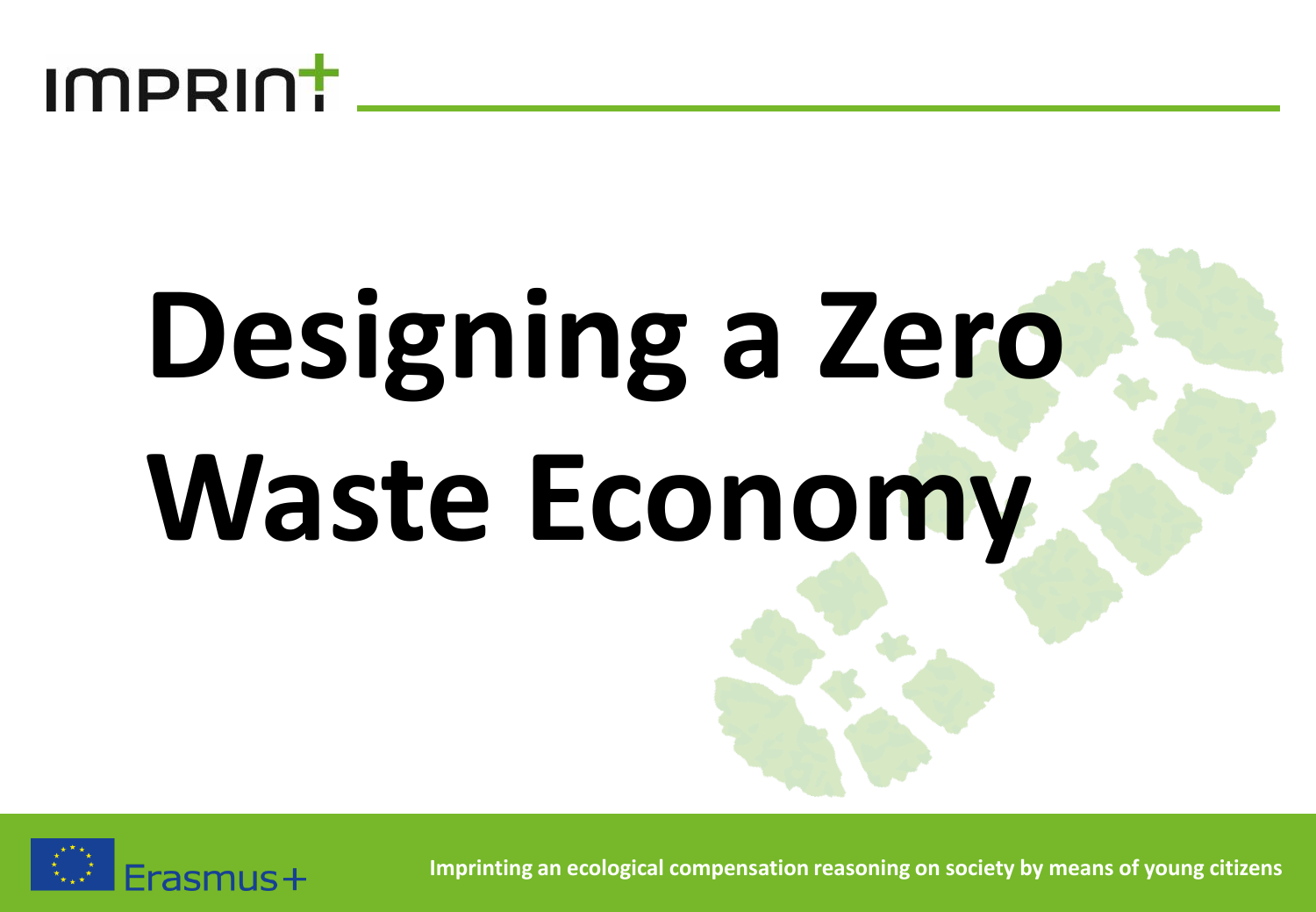

#### **Designing an Education System That Prepares People For a More Uncertain Future**

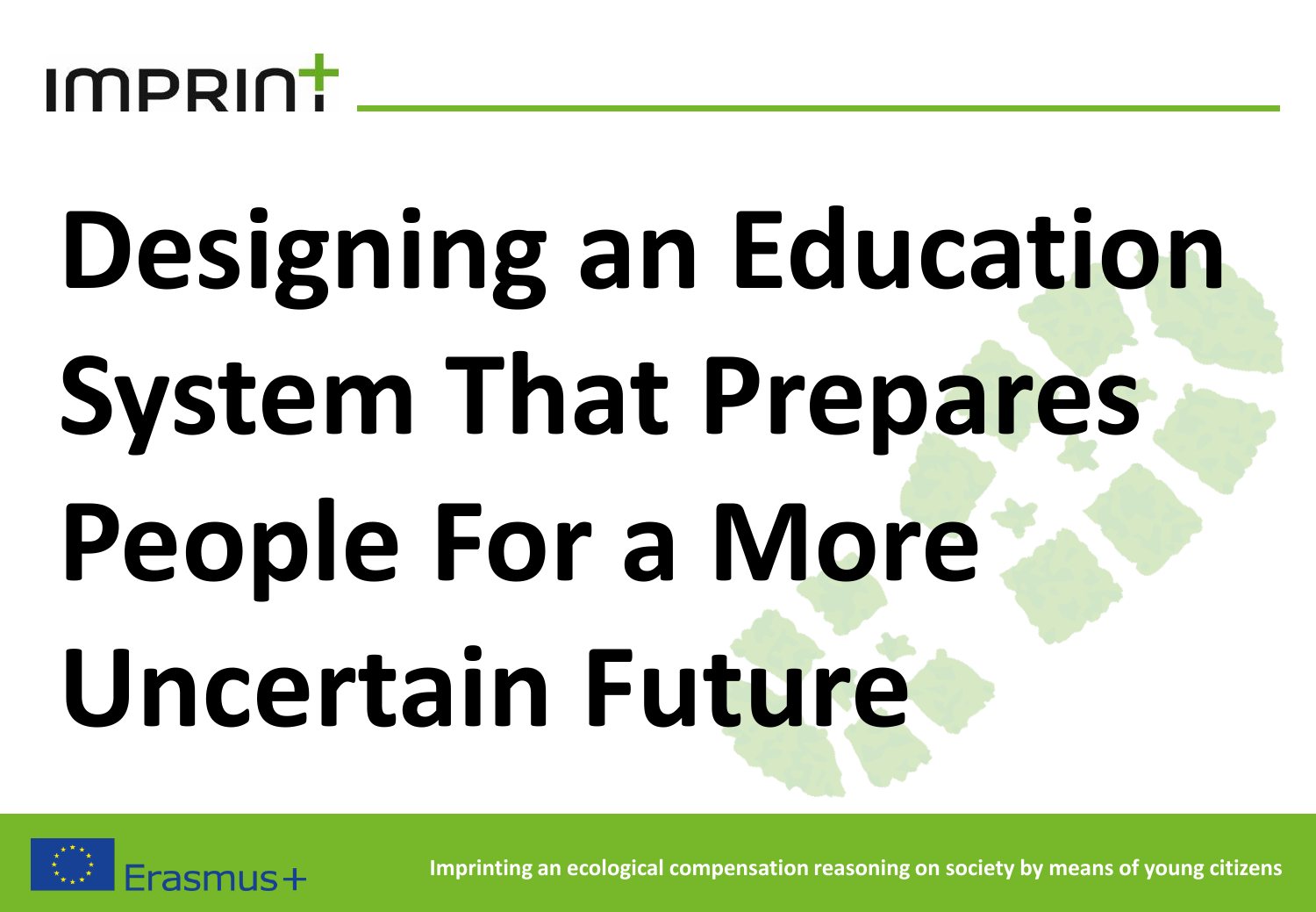

## **Creating Local Food and Goods Systems**

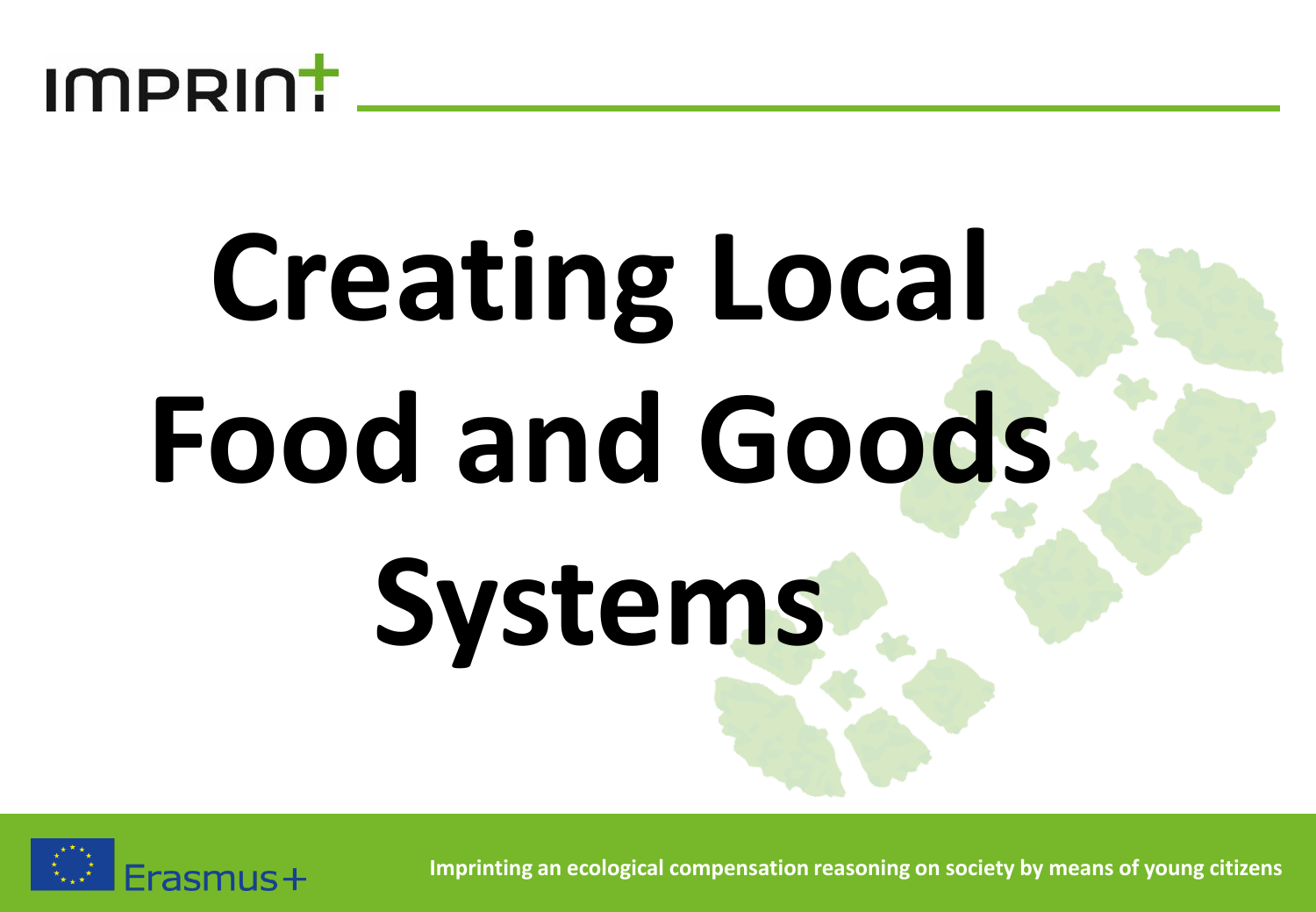

## **Diverting "Waste" food From Landfill**

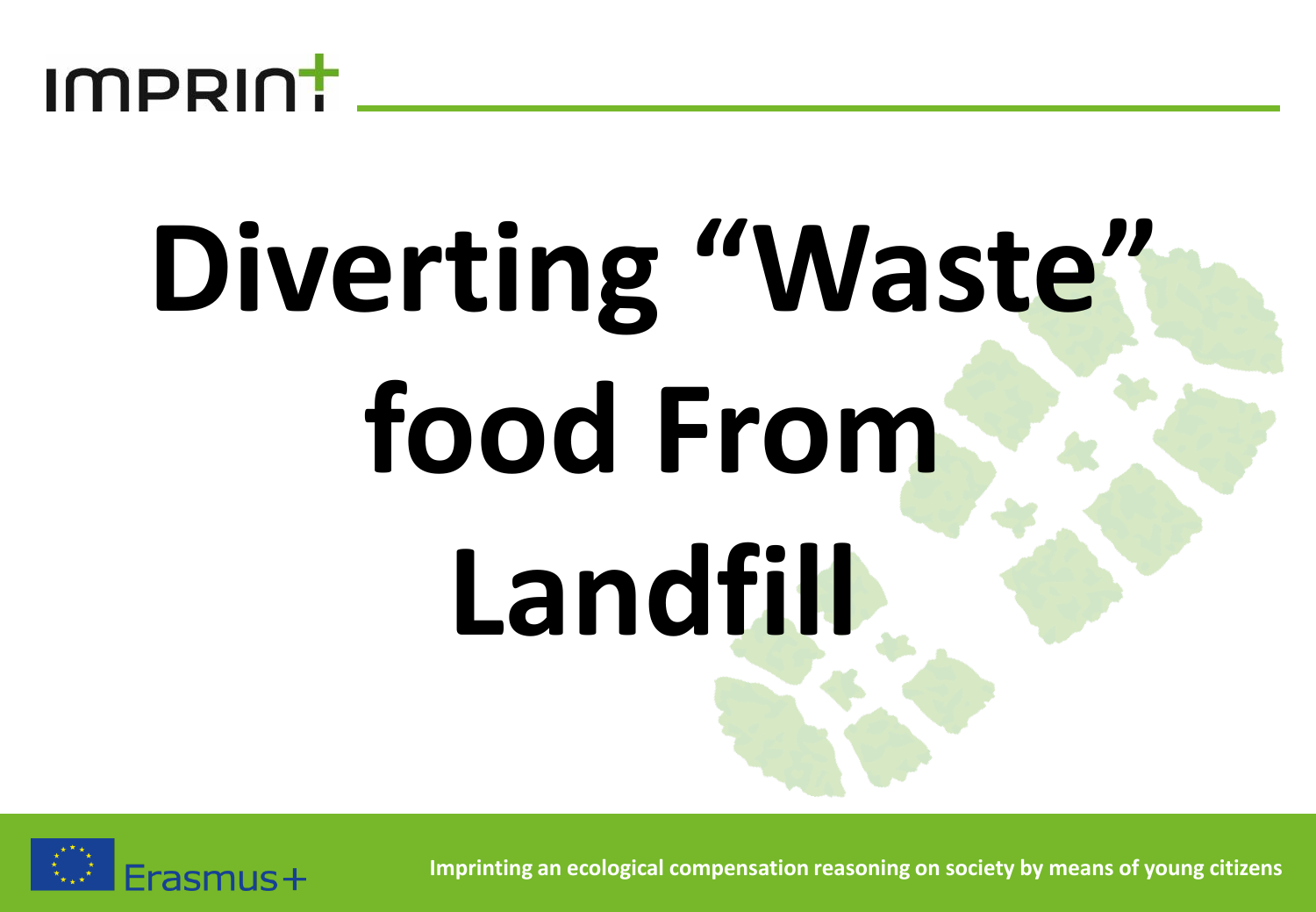

### **Ensuring Our Fishing Policies Don't Destroy The Marine Ecosystem**

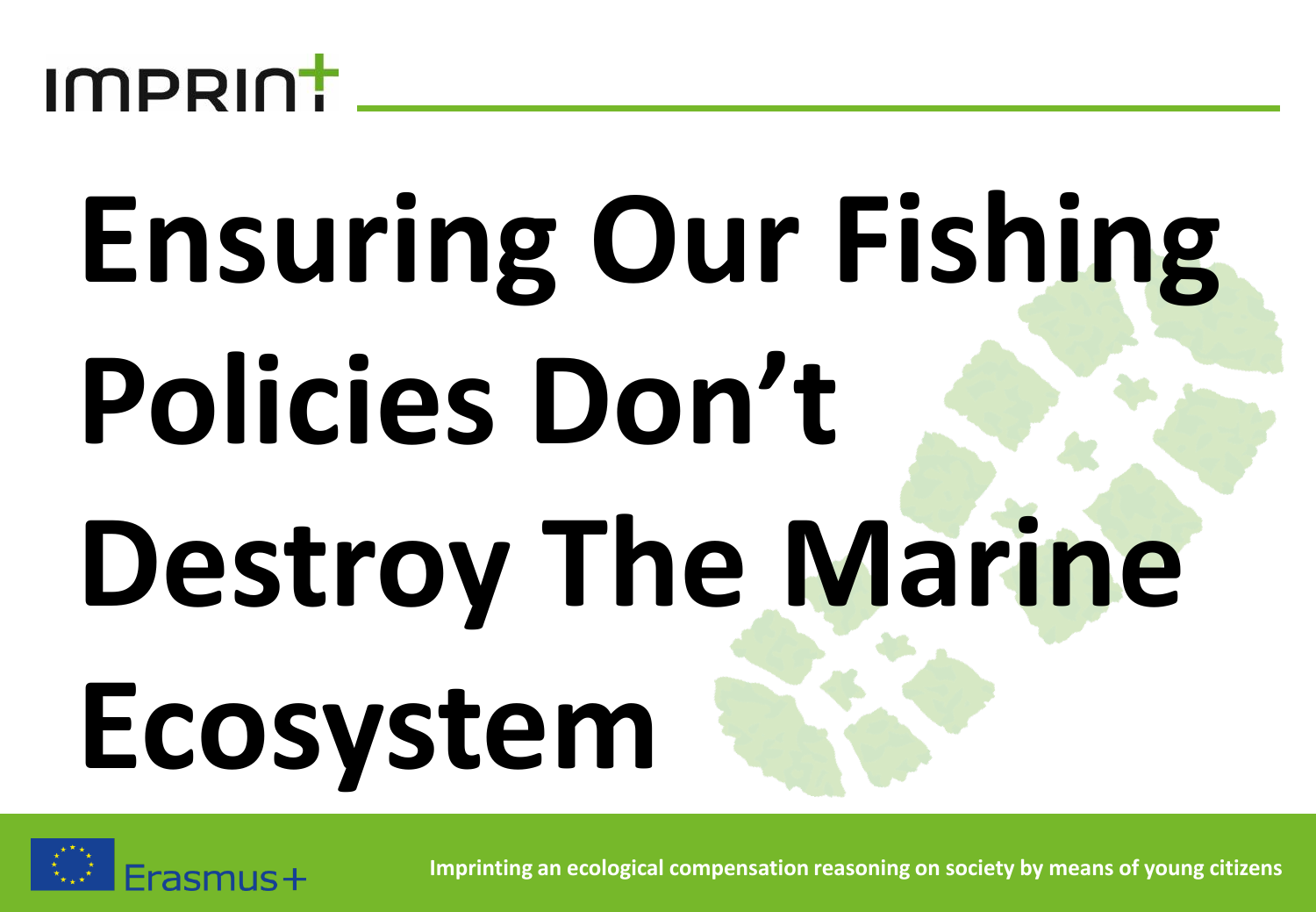

## **Investing in Natural Capital and Ecosystem Services**

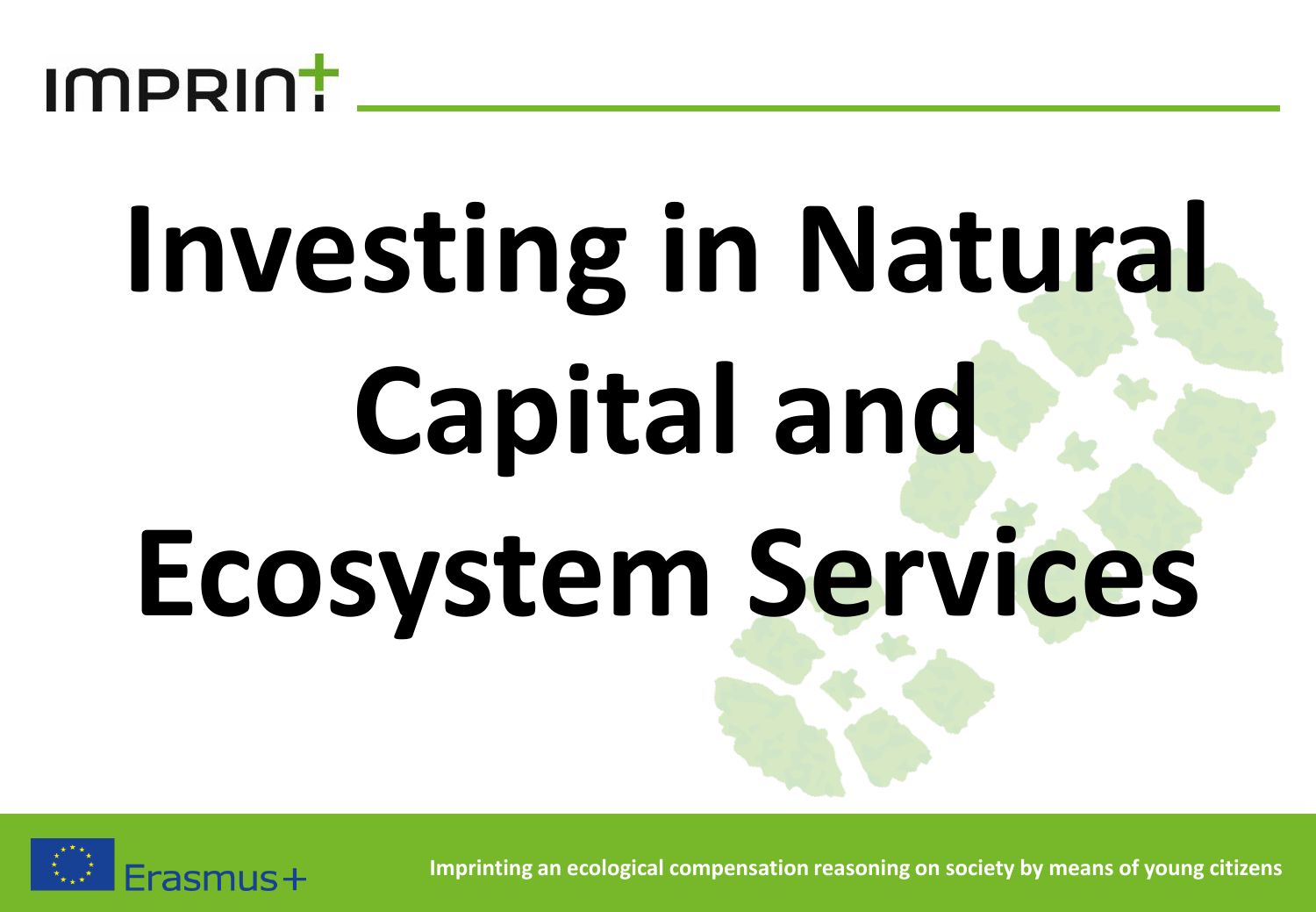

# **Preventing the Extinction of Native Species**

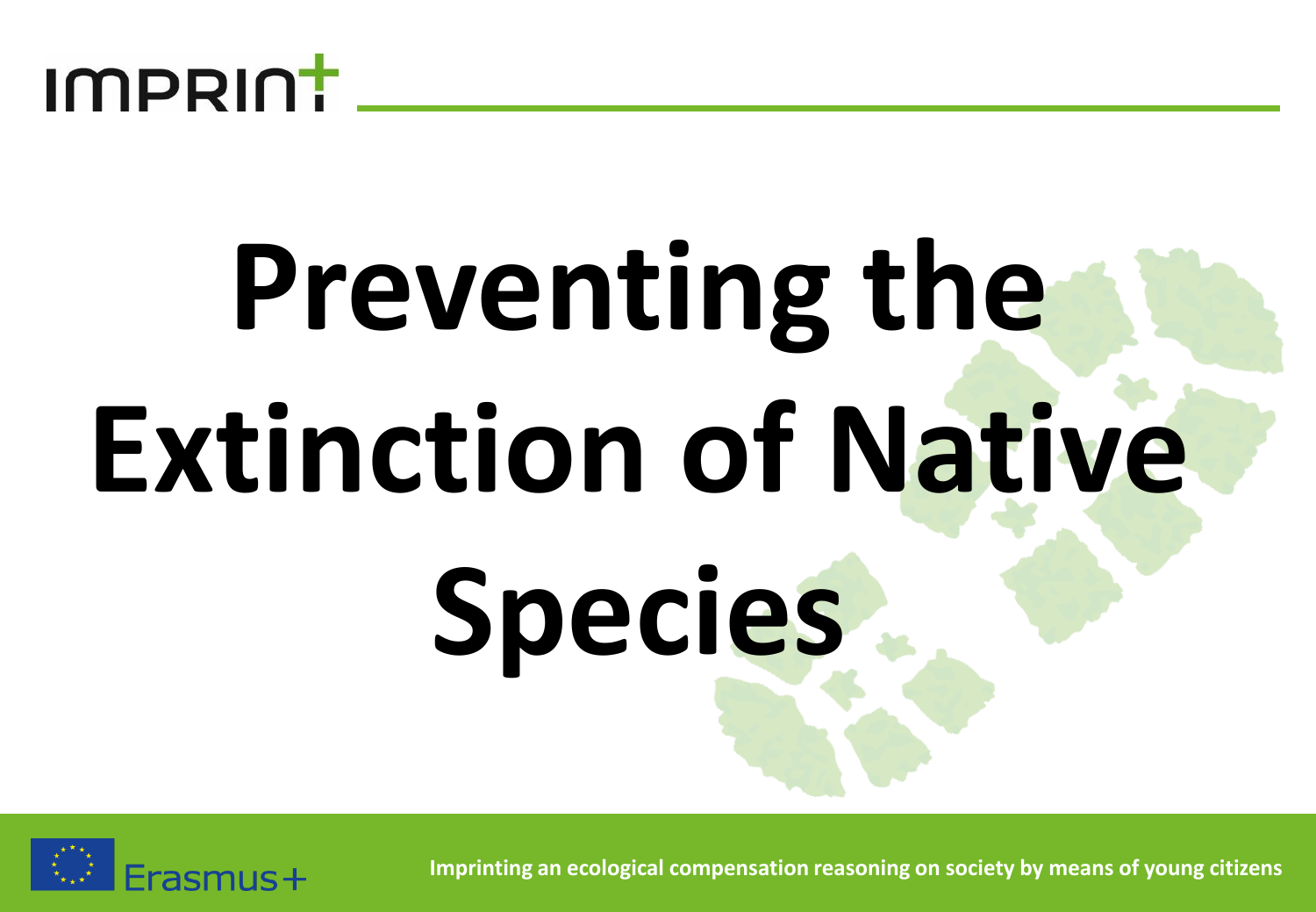

### **Creating Manufacturing Processes that Don't Cause Pollution**

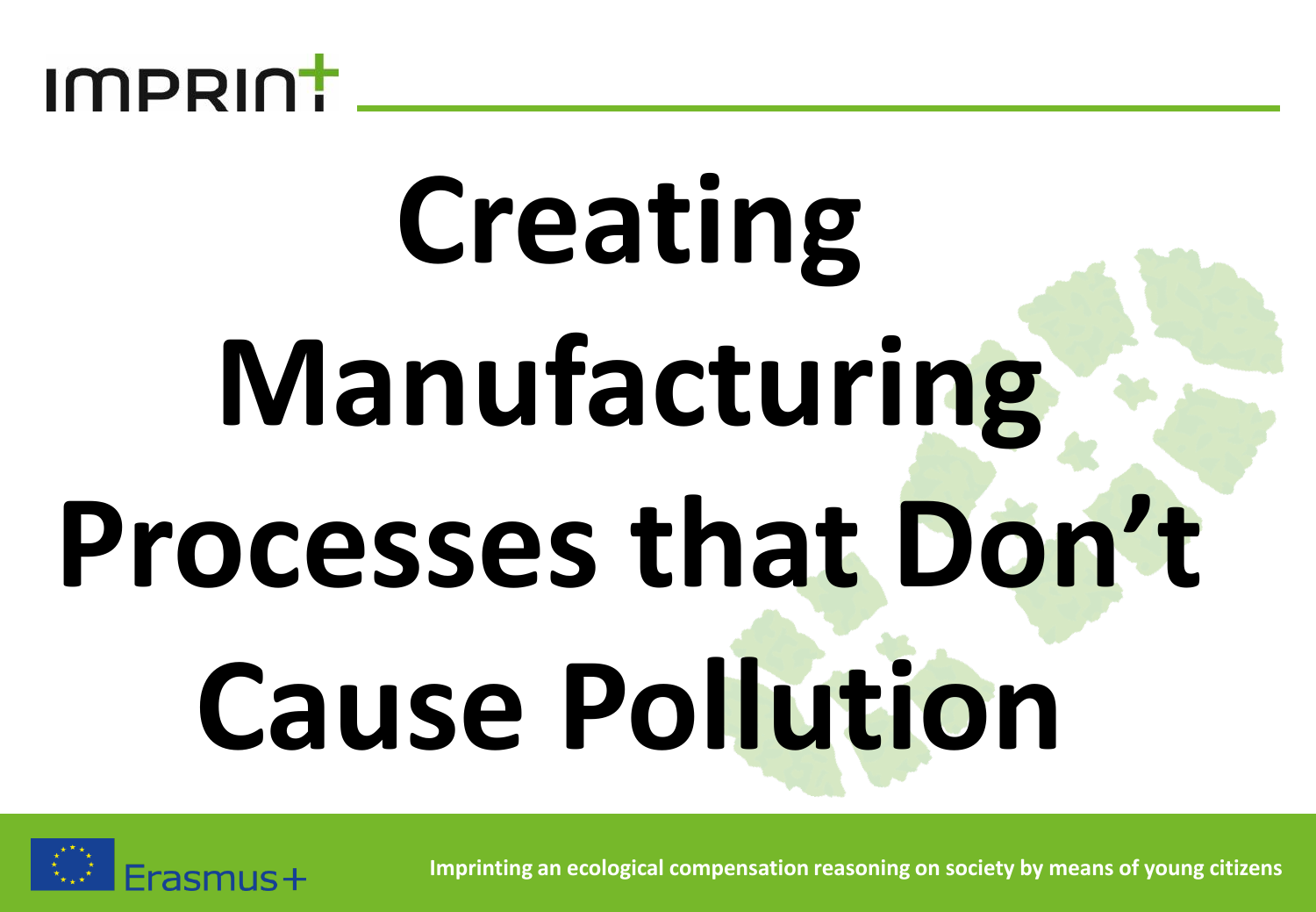

#### **Protecting Our Pollinators**

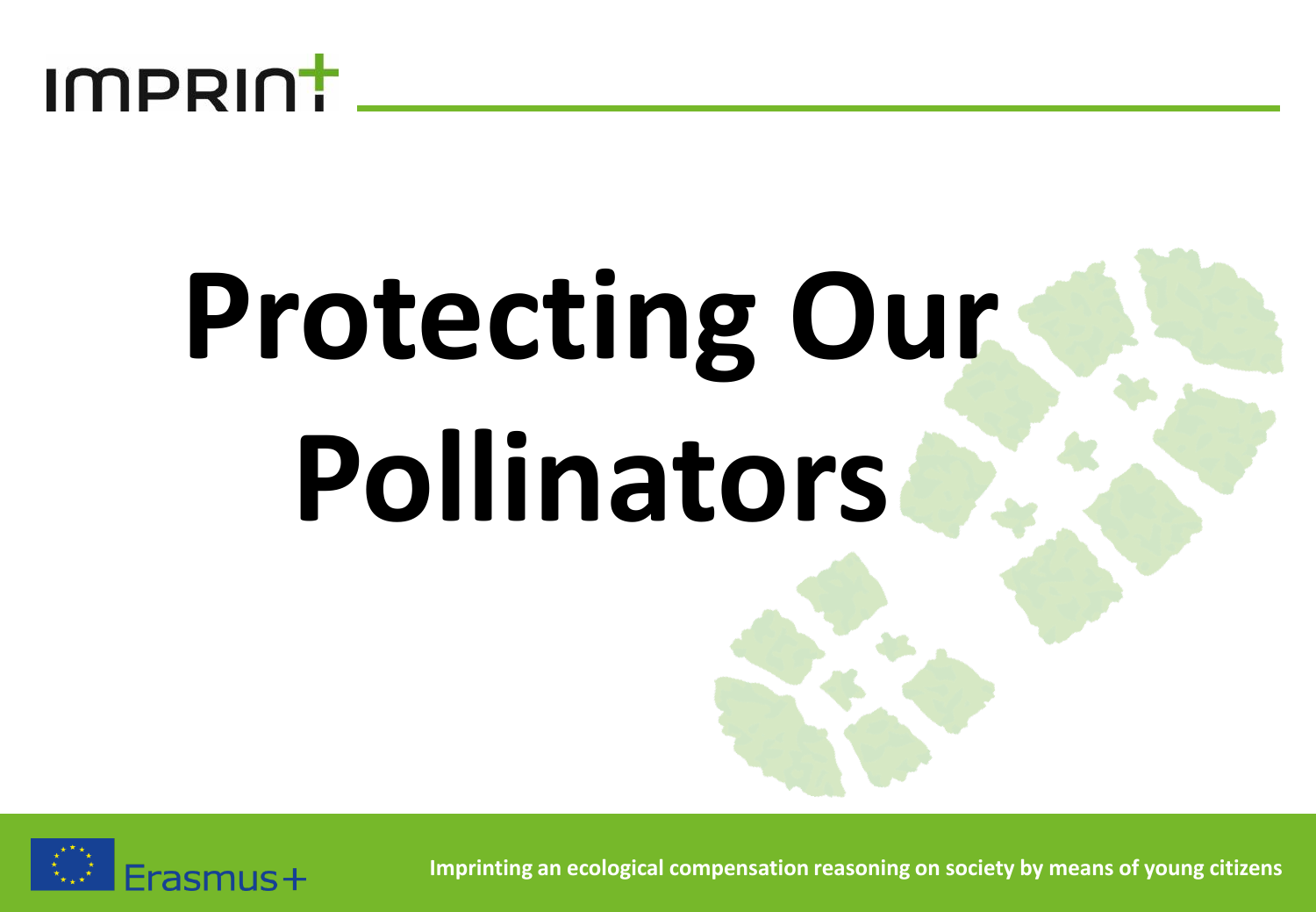

#### **Removing Plastic From The Ocean**

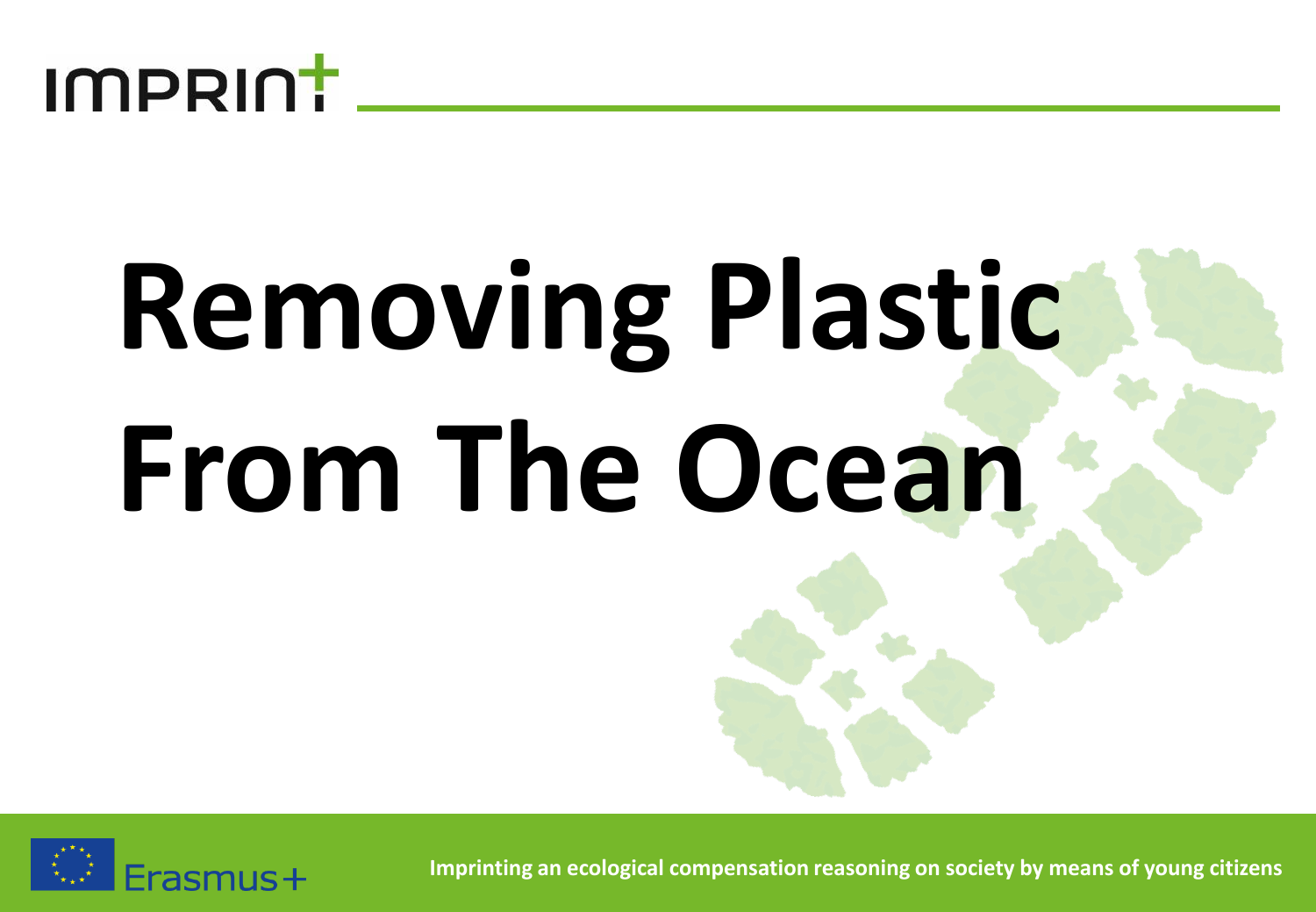

# **Design an Efficient Zero Carbon, Public Transport System**

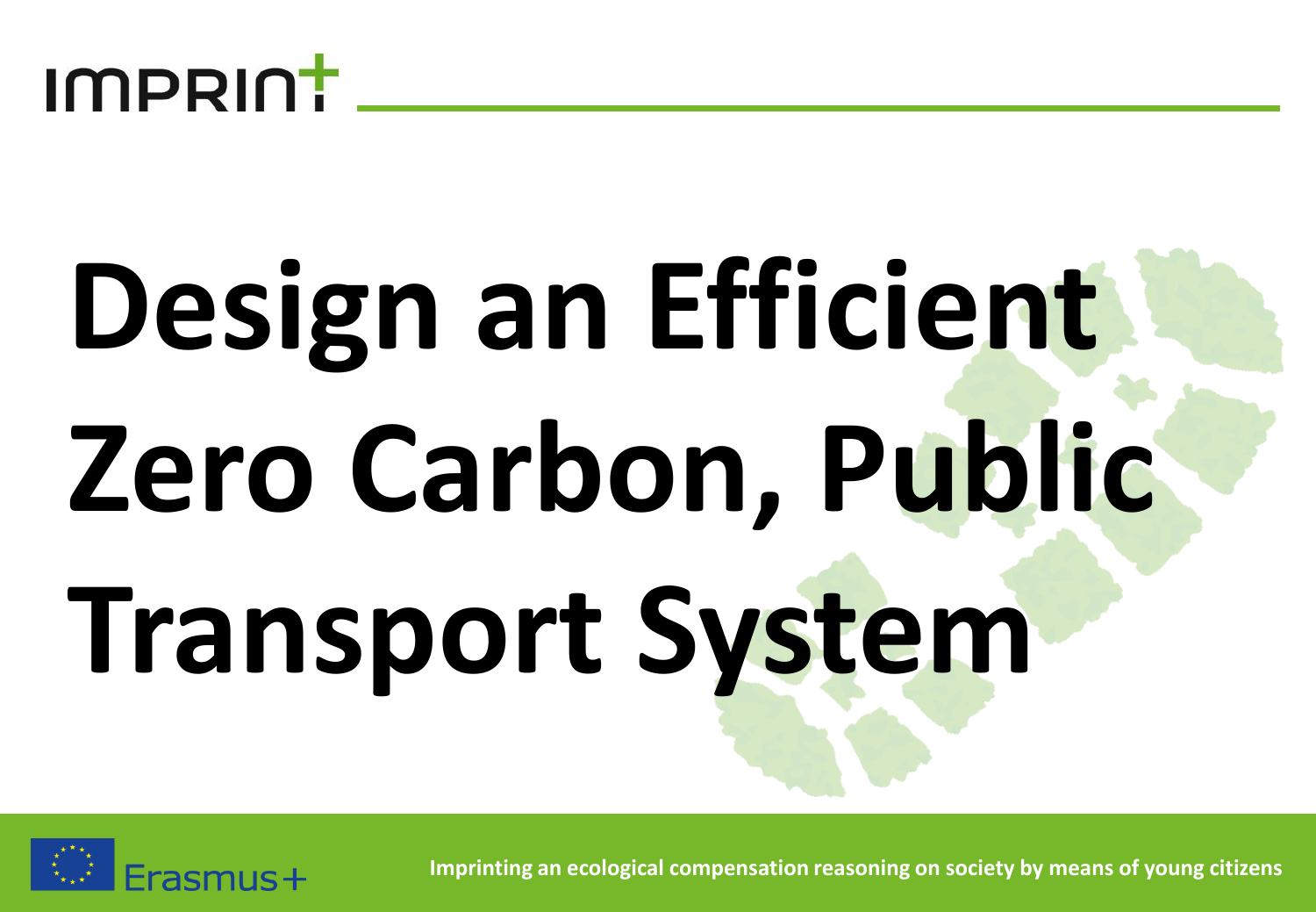

### **Developing Widespread Use of Carbon Free Renewable Energy**

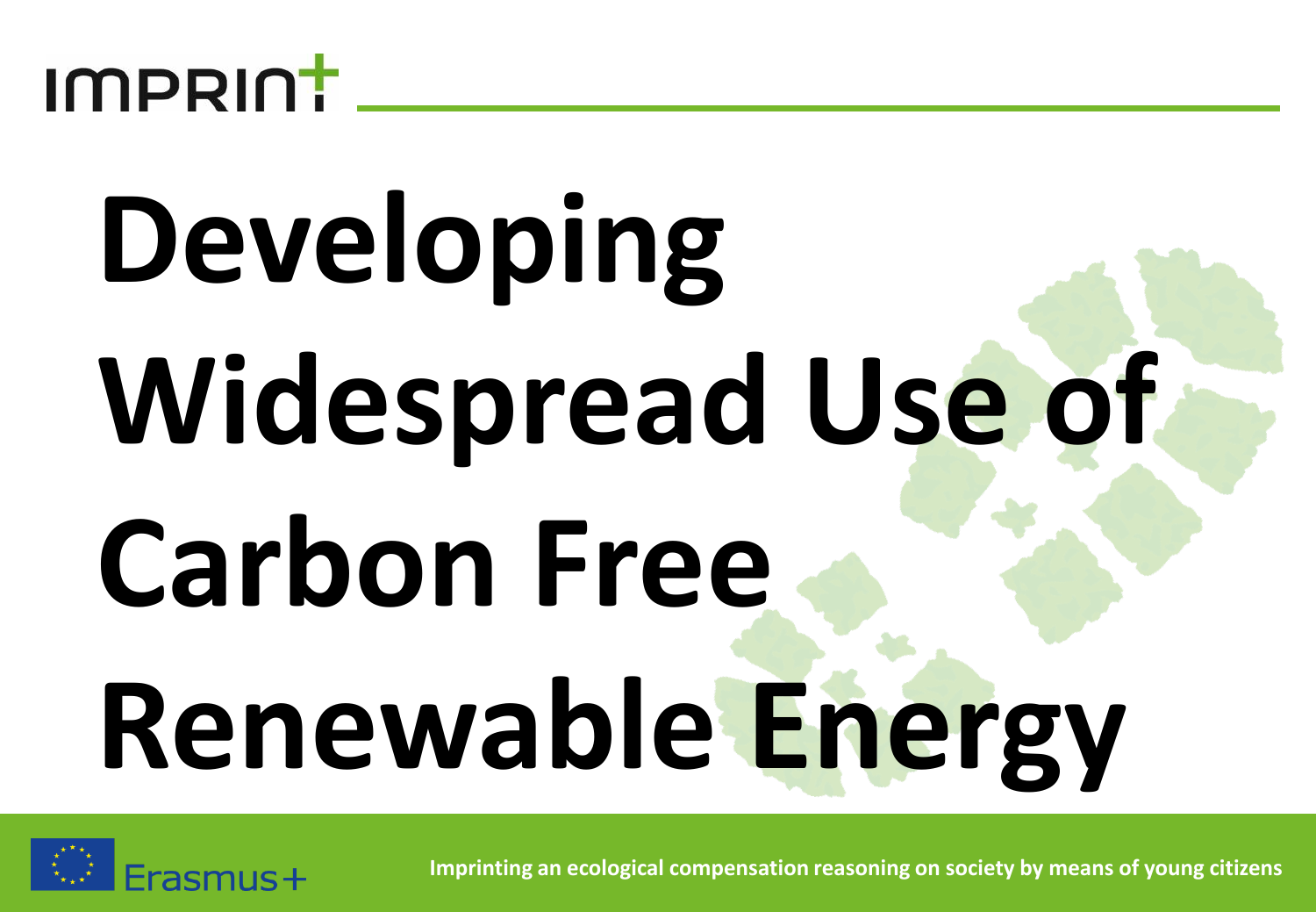

# **Preventing Climate Change**